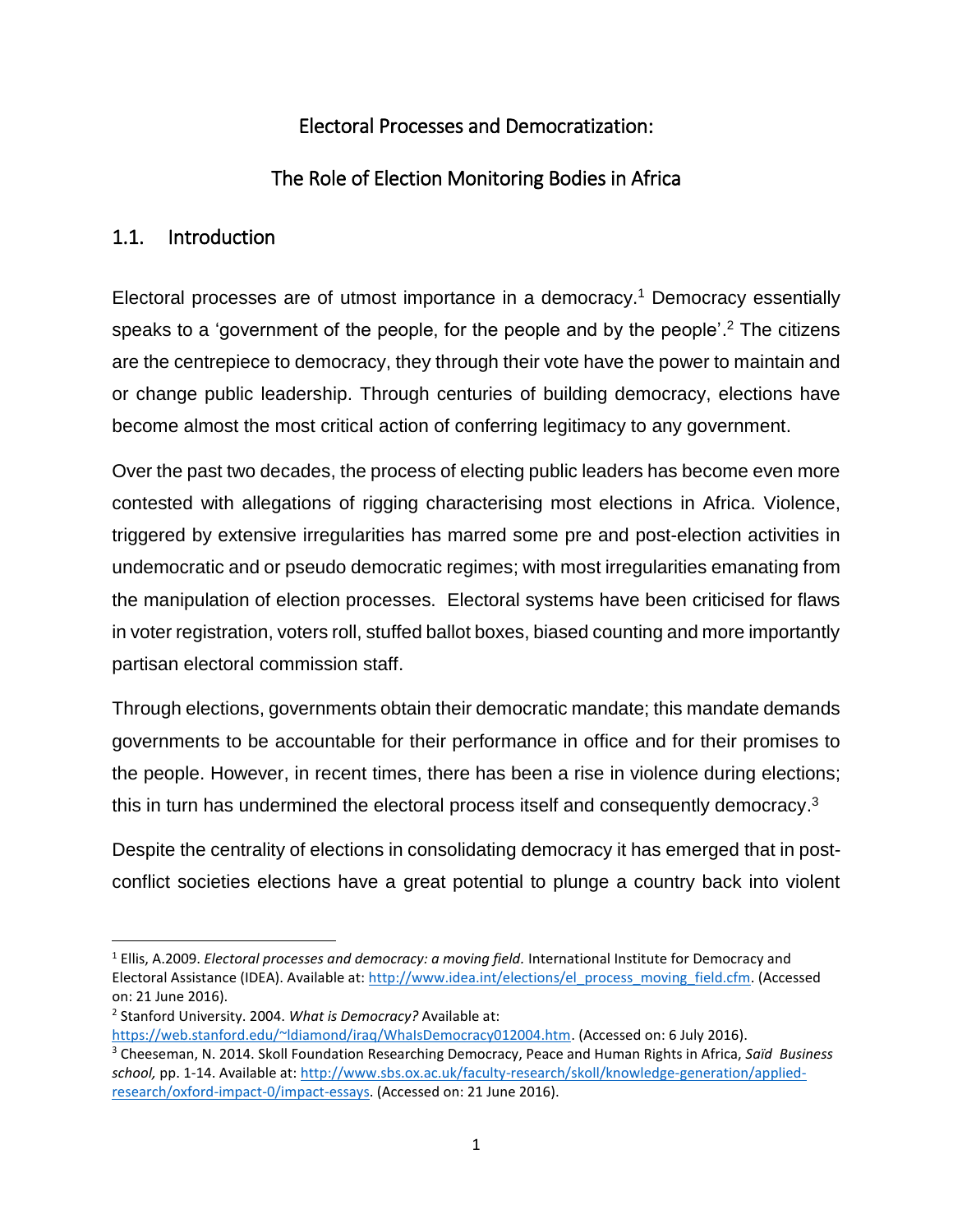conflict. This more often undermines processes of stabilization and discredits democratization. <sup>4</sup> Conflict and tension during elections have become common in African states since the introduction of multiparty politics.<sup>5</sup> Against this background this research seeks to establish the function electoral bodies serve in a democracy, by interrogating an important question: Are electoral bodies in Africa contributing to the realisation of democracy?

The discussion will focus on transparency, accountability and accuracy in electoral administration, as well as the ethical behaviour of key players able to contribute to maintaining integrity. These above elements can have positive and or negative effects on the process of democratisation. The model of Election Monitoring Bodies (EMB) i.e. whether the bodies are independent or government controlled will form the basis of this argument.<sup>6</sup> The case studies will target South Africa and Zimbabwe; with the former being independent and latter under state influence. A comparative analysis will follow to highlight the strengths and weaknesses of electoral processes and identify the electoral connections to democratic setbacks.

# 1.2 Aim of the Study

Against the aforementioned background, the specific objectives of this paper are:

- $\triangleright$  To identify factors that influence directly and indirectly the integrity of electoral processes;
- $\triangleright$  To ascertain the gaps in the electoral processes in two strategic African countries and establish what can be done to improve electoral bodies.

 $\overline{\phantom{a}}$ 

<sup>4</sup> Electoral Institute for Sustainable Democracy in Africa (EISA). 2010. "When Elections Become a Curse: *Redressing Electoral Violence in Africa*". *EISA Policy Brief Series* Number 1, March. Available at: [https://www.eisa.org.za/pdf/pb01.pdf.](https://www.eisa.org.za/pdf/pb01.pdf) (Accessed on: 21 June 2016).

<sup>5</sup>*n.3*

<sup>6</sup> López-Pintor, R. 2000. *Electoral Management Bodies as Institutions of governance*. United Nations Development Programme (UNDP), Bureau for Development Policy. Available at:

[http://www.eods.eu/library/UNDP.Electoral%20Management%20Bodies%20as%20Institutions%20of%20Governa](http://www.eods.eu/library/UNDP.Electoral%20Management%20Bodies%20as%20Institutions%20of%20Governance.pdf) [nce.pdf.](http://www.eods.eu/library/UNDP.Electoral%20Management%20Bodies%20as%20Institutions%20of%20Governance.pdf) (Accessed on: 20 June).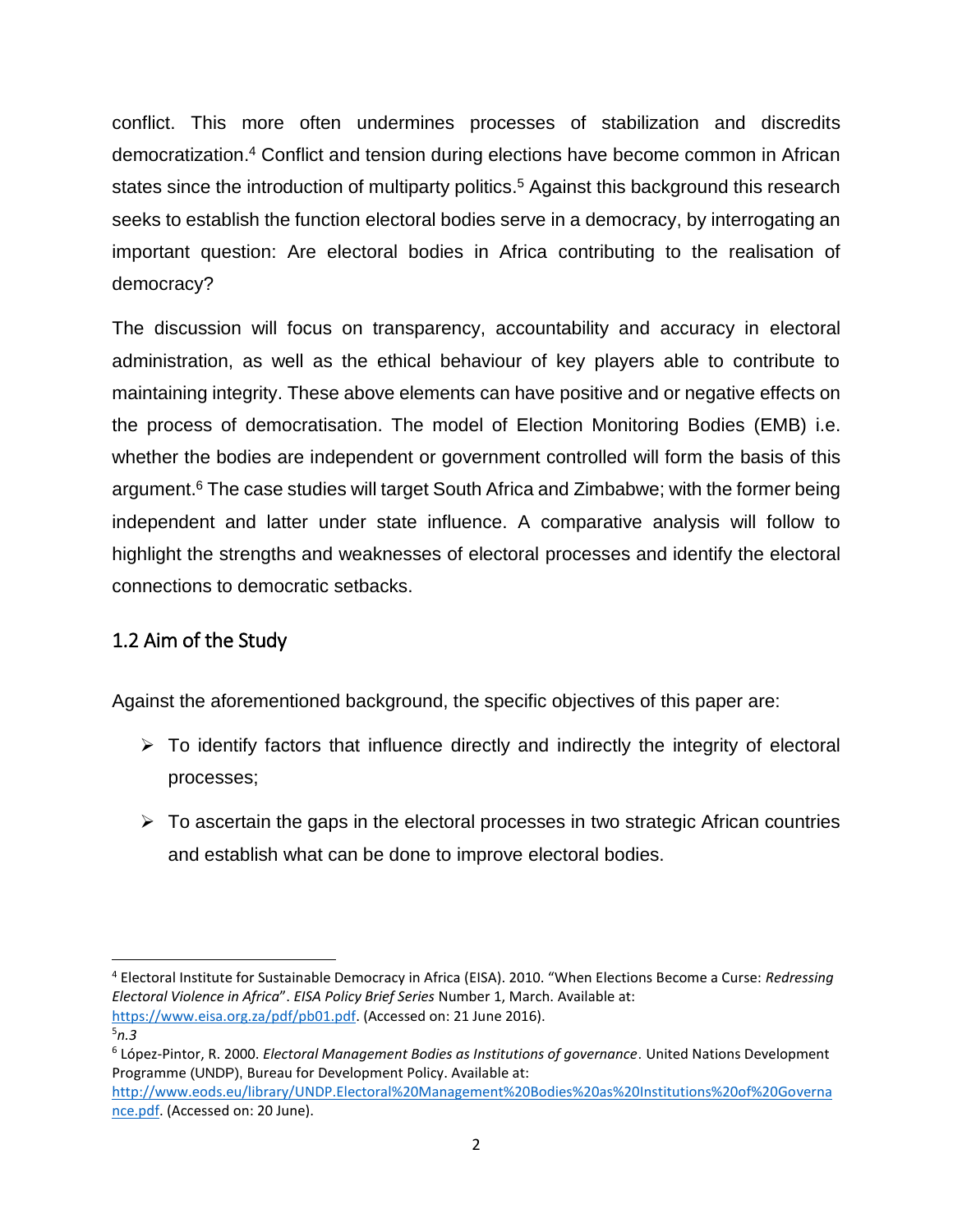#### 1.3. Election Trends and Practices in Africa

 $\overline{\phantom{a}}$ 

It is important to note that free and fair elections can only be realized if enough effort is invested in managing the pre, polling and post contexts of the election process. The 1990s witnessed the emergence of the democratic movements on the continent leading to the transition of many autocratic regimes. This transition saw autocracy giving way to democratic reforms, in most African countries. <sup>7</sup> Such reforms included respect for human rights and the holding of multiparty elections. According to Mathiasen, as the wave of democratization spread across the continent, electoral violence became increasingly frequent with roughly a fifth of the elections in sub- Saharan Africa resulting in violence and electoral conflict.<sup>8</sup>

Roland Paris argued that elections have posed a high risk in post-conflict situations by re-igniting the conflict they were supposed to resolve; 9 factors such as vote rigging and voter manipulation have been identified as igniting election violence. Cilliers acknowledges that violence directly associated with elections has increased in line with the rise in political contestation before, during and after polls.<sup>10</sup> This is evidenced in settings where democracy has not been entrenched, such as during the elections in Zimbabwe in 2005, or where the government has been actively factional in benefitting one ethnic group above others; namely in Kenya's 2007 election.<sup>11</sup>

<sup>7</sup> Cyllah, A.I. 2010. *Democracy and Elections in Africa: Recent Trends and the Role of the International Community*. Testimony before the House Committee on Foreign Affairs Subcommittee on Africa and Global Health. Available at: [http://library.fes.de/pdf-files/iez/07416.pdf.](http://library.fes.de/pdf-files/iez/07416.pdf) (Accessed on: 21 June 2016).

<sup>&</sup>lt;sup>8</sup> Mathiasen, F. 2006. "The African Union and Conflict Management". Being a Strategy Research Project Submitted in Partial Fulfillment of the Requirements for the Master of Strategic Studies Degree, to the United States Army War College. [http://www.dtic.mil/cgibin/GetTRDOC?Location.](http://www.dtic.mil/cgibin/GetTRDOC?Location) retrieved 18/03/11. (Accessed on: 20 June 2016). <sup>9</sup> Paris, R. 2004. *At wars end: Building Peace Farter civil conflict*. Cambridge University press, Ottawa.

<sup>10</sup> Cilliers, J. 2014. "Africa's conflict burden in a global context", *Institute for Security Studies ISS paper* 273, p 1-20. Available at: [https://www.issafrica.org/uploads/Paper273V4.pdf.](https://www.issafrica.org/uploads/Paper273V4.pdf) (Accessed on: 20 June 2016).

 $11$  Ikejiaku, B.V. 2011. African Union, Conflict, and Conflict Resolution in Africa: A comparative analysis of the recent Kenya and Zimbabwe conflicts. *International journal of development and conflict,* 1 (1): 61- 83. Available at: [http://www.academia.edu/892730/African\\_Union\\_Conflict\\_and\\_Conflict\\_Resolution\\_in\\_Africa\\_A\\_Comparative\\_A](http://www.academia.edu/892730/African_Union_Conflict_and_Conflict_Resolution_in_Africa_A_Comparative_Analysis_of_the_Recent_Kenya_and_Zimbabwe_Conflicts) nalysis of the Recent Kenya and Zimbabwe Conflicts. (Accessed on: 15 June 2016).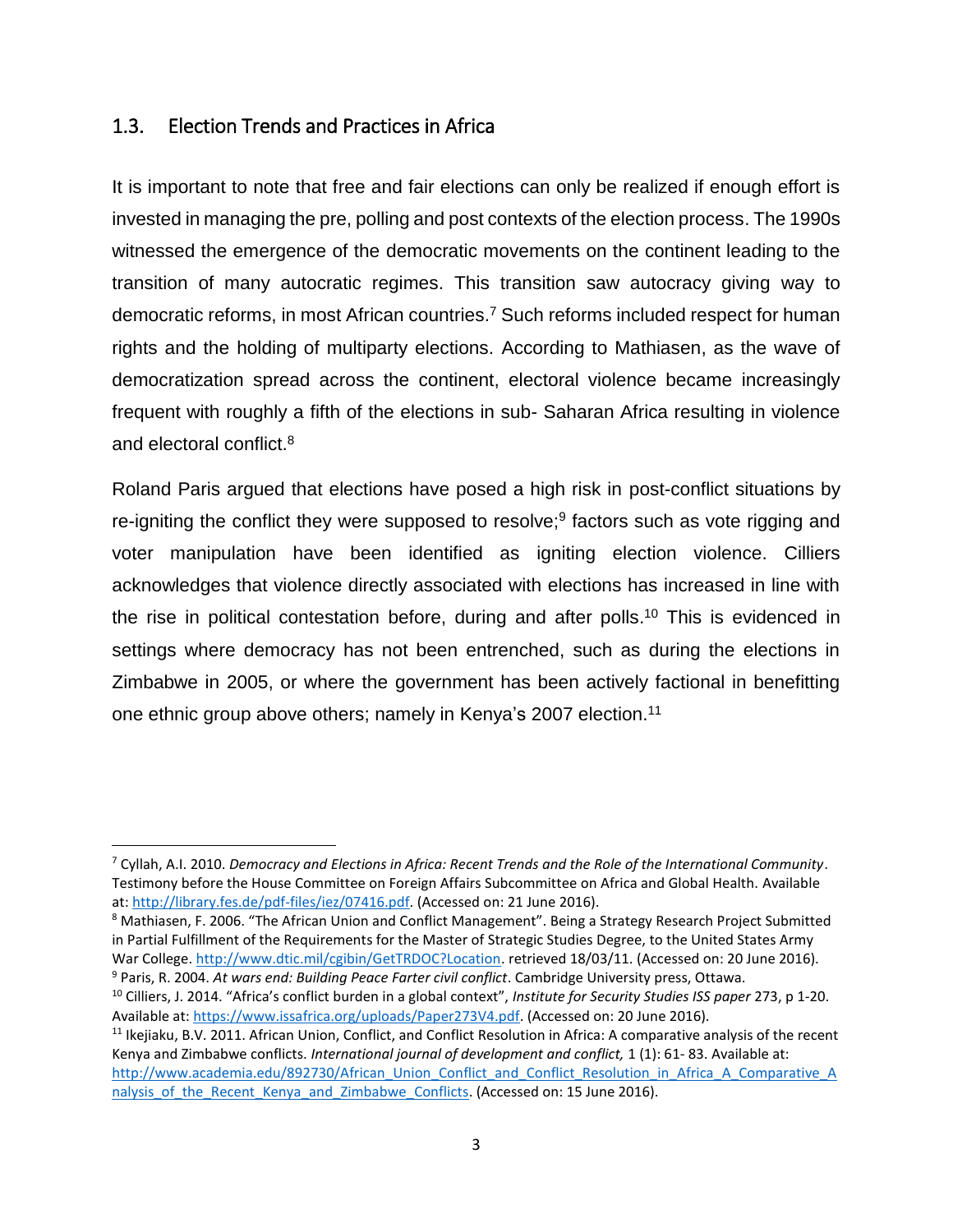Over the last few years, very violent elections have occurred in countries such as Lesotho, Mozambique, Côte d'Ivoire, Kenya, Nigeria and Zimbabwe.<sup>12</sup> In most cases, violence has transpired with widespread coercive intimidation of candidates and voters through harassment, imprisonment, violent riots and clashes between supporters. Despite the role of elections in promoting peace and security in democracies, elections in the postindependence era in Africa have brought instability as they have become a source of conflict. 13

In 2010-2011 a political crisis in Côte d'Ivoire began as a result of a contested presidential election result in which the incumbent Laurent Gbagbo was proclaimed the winner despite opposition candidate Alassane Ouattara initially being declared the winner with international support. <sup>14</sup> Youssouf Bakayoko, head of the Ivorian Commission - Electorale Indépendante (CEI), had announced provisional results declaring Ouattara the winner of the Ivorian 2010 elections. However, the final results were delayed and later on the Constitutional courts` President Paul Yao N'Dre - who was considered an ally of the president - declared the incumbent as the winner thereby denouncing the initial results. Against this backdrop suspicions of voter manipulation and vote rigging were rife due to the delay and consequently, a clash between security forces and civilians resulted in the death of over 1000 people.<sup>15</sup>

Similarly, during the Zimbabwe's 2008 presidential election, suspicion was raised with delays in the announcement of the election results despite a clear indication that opposition Movement for Democratic Change (MDC) candidate Morgan Tsvangirai had won. The MDC held roughly 47.87% of the votes whilst the ruling ZANU PF obtained 43.24%;<sup>16</sup> a run-off on the presidential election was set since the opposition did not hold

 $\overline{a}$ 

<sup>12</sup> Lindberg, S.I. 2009. *Democratization by Elections: A New Mode of Transition*. Baltimore: Johns Hopkins University Press.

<sup>13</sup> *n.12*

<sup>14</sup> Observatoire De L'Afrique. 2011. *The African Union's role in the Libya and Côte d'Ivoire conflicts*. Africa Briefing Report Brussels, 1-4. Available at: [http://www.obsafrique.eu/wp-content/uploads/2011/06/ABLibya-Report\\_11-](http://www.obsafrique.eu/wp-content/uploads/2011/06/ABLibya-Report_11-07-2011.pdf) [07-2011.pdf.](http://www.obsafrique.eu/wp-content/uploads/2011/06/ABLibya-Report_11-07-2011.pdf) (Accessed on: 19 June 2016).

<sup>15</sup> International Coalition for the Responsibility to Protect. 2010. *The Crisis in Côte d'Ivoire*. Available at**:** <http://www.responsibilitytoprotect.org/index.php/crises/crisis-in-ivory-coast>**.** (Accessed on: 21 June 2016). <sup>16</sup> BBC News. 2008. '*Mugabe's Zanu-PF loses majority'*. Available at:

[http://news.bbc.co.uk/2/hi/africa/7326968.stm.](http://news.bbc.co.uk/2/hi/africa/7326968.stm) (Accessed on: 18 June 2016).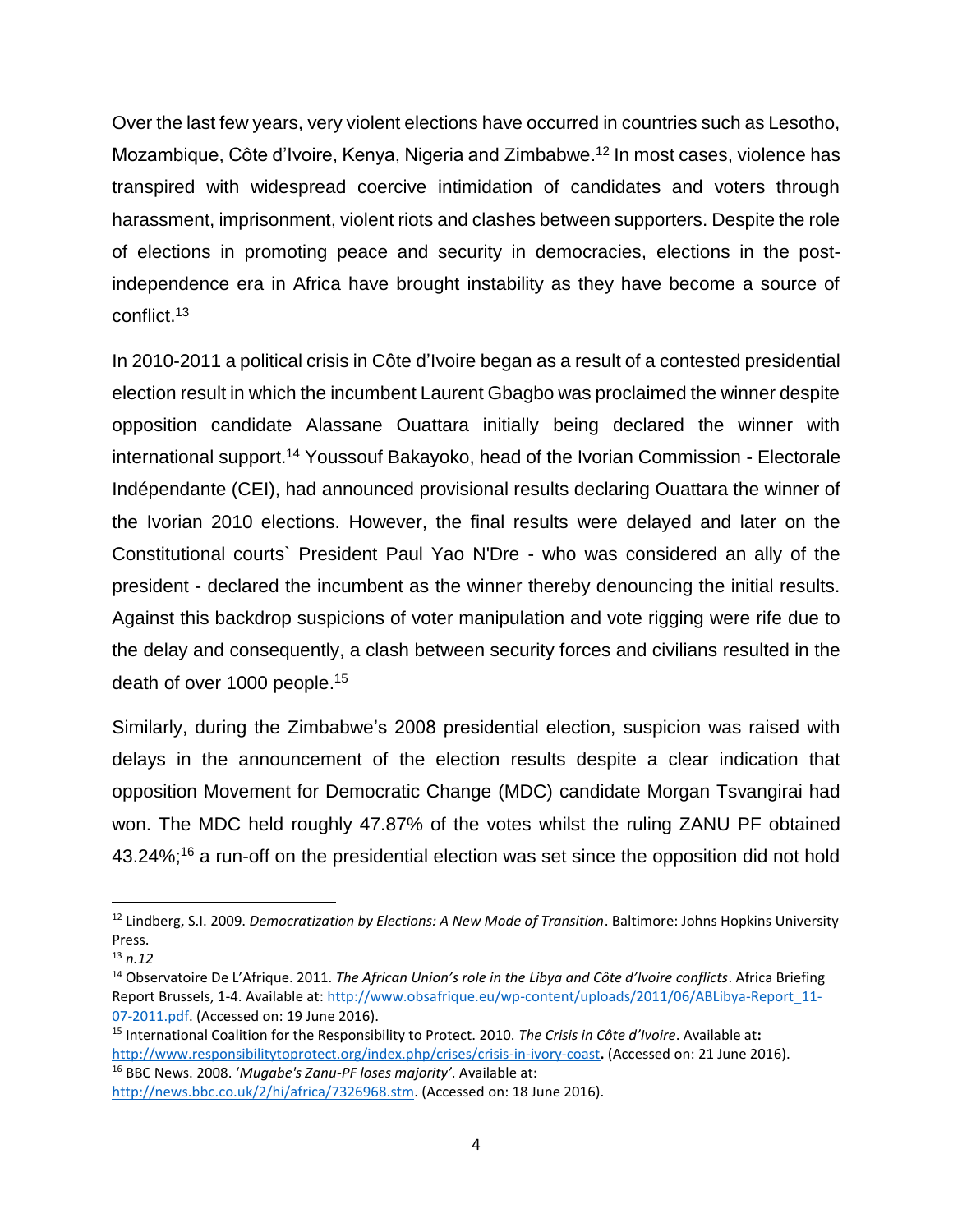a majority. However, Bekoe is of the view that suspicions of vote rigging and vote manipulation were high due to the delays that had occurred with the announcements of the results. <sup>17</sup> These two cases show similarities on how political influence by the incumbents played a huge role in determining the results. According to Ellis, partisan EMB are dysfunctional and almost certainly guarantees a bad election.<sup>18</sup>

In addition, voter manipulation and rigging, were identified as the causes of election violence that ensued during Kenya's (2007) and Côte d'Ivoire (2011) election. <sup>19</sup> In Kenya, the manifestation of the election violence that followed was ethnic. Two of the political parties vying for the government were strongly supported by ethnically rooted political constituencies. Consequently, a wave of systematic violence occurred characterised by ethnically targeted killings between political parties.<sup>20</sup> On the other hand, in Côte d'Ivoire violence was between the supporters of the incumbent and the opposition. Frazer argues that political manipulation of ethnicity, religion, identity and weak political institutions have contributed to conflict in the continent.<sup>21</sup> It is important to note that weak political institutions contribute to conflict when they yield to political influence, as has been the case in Kenya and Côte d'Ivoire.

The Electoral Institute for Sustainable Democracy in Africa (EISA) notes that the African Union (AU) should stress improved government institutions in order to persuade governments in Africa to be democratic.<sup>22</sup> From the aforementioned, one can identify the role weak political institutions play by creating the conditions for violent conflict. Governance remains weak hence political institutions are easily manipulated resulting in lack of accountability and credibility. Against this background, this discourse will

 $\overline{a}$ 

<sup>17</sup> Bekoe, D.A 2012. *Voting in Fear: Electoral Violence in Sub-Saharan Africa*. Washington D.C, United States Institute of Peace.

<sup>18</sup> *n.1*

<sup>19</sup> *n.15*

<sup>&</sup>lt;sup>20</sup> International Coalition for the Responsibility to protect. Available at:

[http://www.responsibilitytoprotect.org/index.php/crises/crisis-in-kenya.](http://www.responsibilitytoprotect.org/index.php/crises/crisis-in-kenya) (Accessed on: 5 July 2016) <sup>21</sup> Frazer, E.J. 2010. Introduction: Preventing Election violence in Africa, *Council of Foreign Affair,* 15-22. Available at: [http://www.cmu.edu/cipi/publications/intro\\_Preventing-Electoral-Violence-in-Africa\\_Frazer.pdf.](http://www.cmu.edu/cipi/publications/intro_Preventing-Electoral-Violence-in-Africa_Frazer.pdf) (Accessed on: 17 June 2016).

<sup>&</sup>lt;sup>22</sup> EISA. 2009. Preventing and managing violent election-related conflicts in Africa: Exploring good practices. EISA's 4th ANNUAL SYMPOSIUM crowne plaza Hotel, Rosebank, South Africa 17-18 NOVEMBER 2009. Available at: [https://eisa.org.za/pdf/symp09cp.pdf.](https://eisa.org.za/pdf/symp09cp.pdf) (Accessed on: 11 June 2016).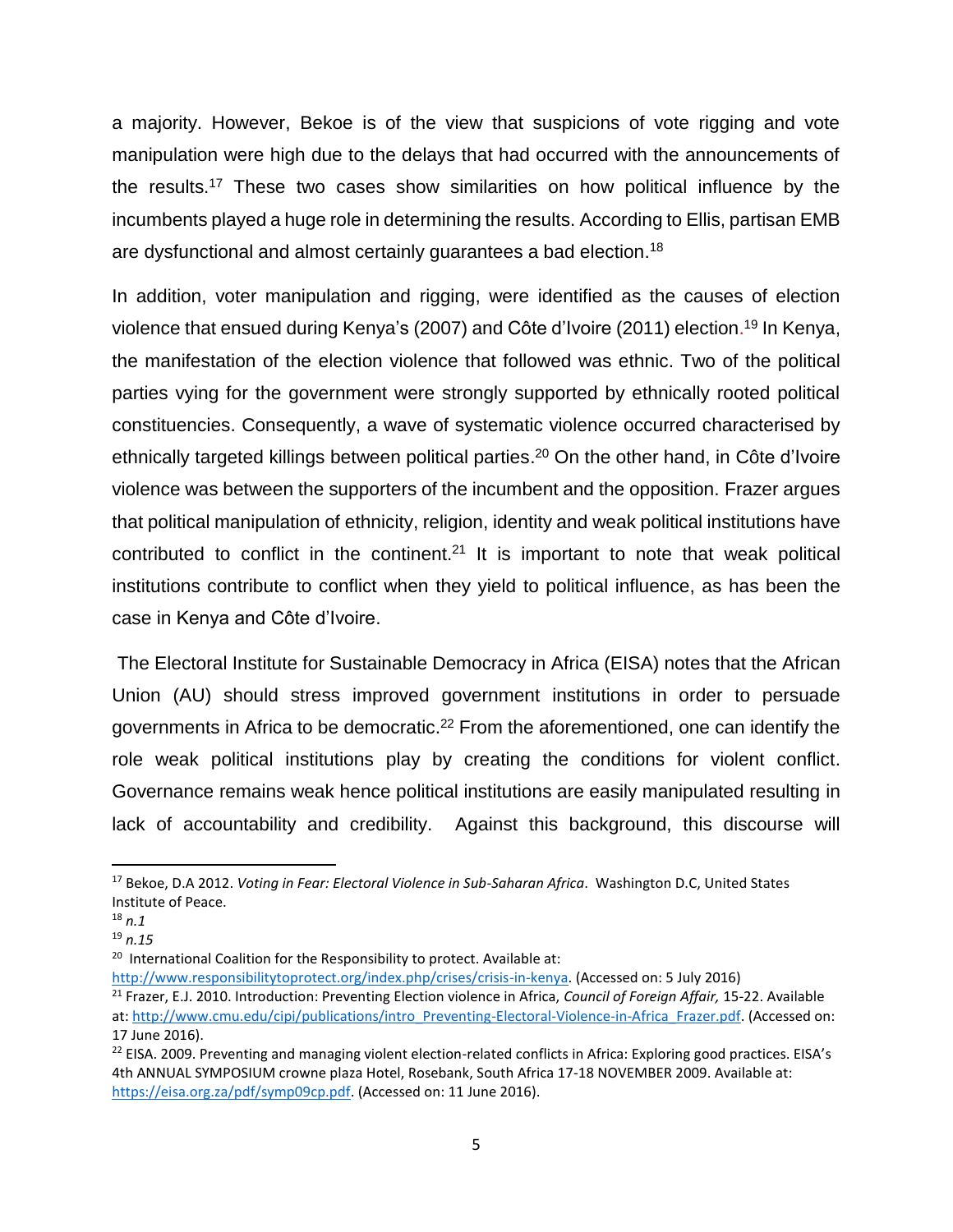investigate role of effective election administration in facilitating democratic practices. This is important in determining to what extent EMB are contributing to achieving the adoption of democratic principles on the continent.

#### **Factors that Influenced Election Integrity in Africa**

The credibility and legitimacy of electoral processes is inextricably linked to electoral integrity. The Global Commission on Democracy, *Elections and Security Report 2012* identified five major challenges to the conduct of elections with integrity. They included; (a) building the rule of law to substantiate claims to human rights and electoral justice, (b) creating institutions and norms of multiparty competition and division of power; (c)removing barriers to universal and equal political participation;(d) regulating political finance and developing professional and competent EMBs with full independence of action. 23 .

EMBs as institutional anchors assist in the development of free, fair and accurate elections. Factors such as independence, impartiality, integrity, transparency, efficiency, professionalism and service-mindedness have been identified as important in the functioning of EMBs.<sup>24</sup> Current literature on EMBs point to three broad models, namely the Independent Model, Mixed Model and Governmental Model; all reflecting their own set of strengths and weaknesses.<sup>25</sup> The following section will focus on the independent and government models of EMBs by identifying the main strengths and weakness. It is important to establish what can be done to make election processes more effective and avoid the violence which threatens to positively contribute to the democratic process.

 $\overline{\phantom{a}}$ 

<sup>23</sup> Institute for Democracy and Electoral Assistance (IDEA). 2012. *Global Commissions on Elections, Democracy and Security. 2012*. Available at: [http://aceproject.org/ace-en/topics/em/onePage.](http://aceproject.org/ace-en/topics/em/onePage) (Accessed on: 2 July 2016). <sup>24</sup> *n.22*

<sup>25</sup> López-Pintor, R. 2000. Electoral Management Bodies as Institutions of governance: *UNDP, Bureau for Development Policy United Nations Development Programme*. Available at:

[http://www.eods.eu/library/UNDP.Electoral%20Management%20Bodies%20as%20Institutions%20of%20Governa](http://www.eods.eu/library/UNDP.Electoral%20Management%20Bodies%20as%20Institutions%20of%20Governance.pdf) [nce.pdf.](http://www.eods.eu/library/UNDP.Electoral%20Management%20Bodies%20as%20Institutions%20of%20Governance.pdf) (Accessed on: 10 June 2016).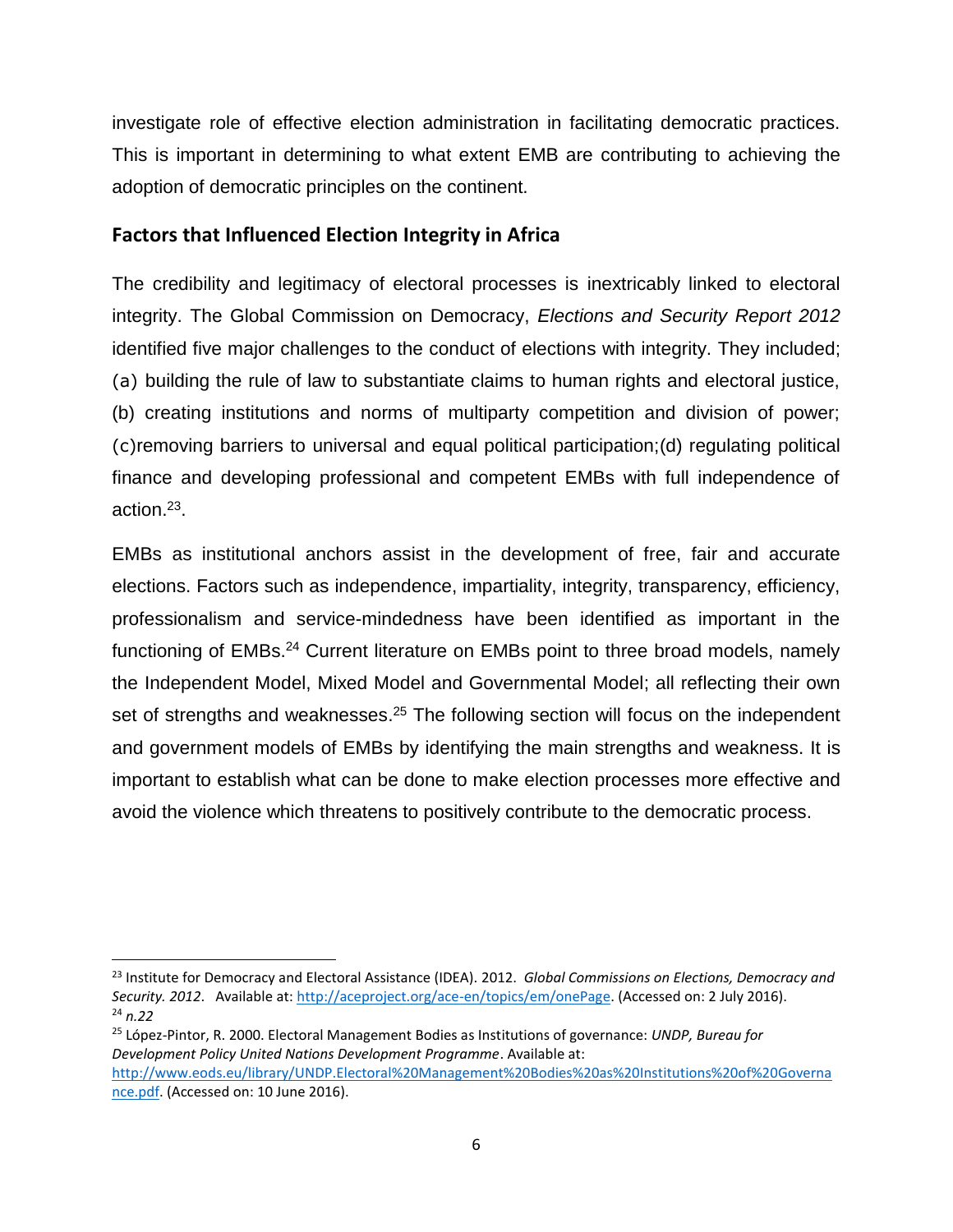## 2.1. Independent Vs State Dependent Election Bodies

The model for electoral management bodies is critical to the success of any election process. These bodies vary from one country to another according to political regimes and institutional structures. They go by different names such as commissions, departments, units, councils, boards - amongst others. In Zimbabwe there is the Zimbabwe Electoral Commission (ZEC) while in South Africa there is the Independent Electoral Commission (IEC).

The Independent Model of electoral management is used in countries where elections are organized and managed by an EMB that is institutionally independent and autonomous from the executive branch of government. <sup>26</sup> Under the Independent Model, the EMB has and manages its own budget, and is not accountable to a government ministry or department; it may be accountable to the legislature, the judiciary or the head of state. EMBs under this model may enjoy varying degrees of financial autonomy and accountability, as well as varying levels of performance accountability.

In countries with the Governmental Model of electoral management, elections are organized and managed by the executive branch through a ministry (such as the Ministry of the Interior) or through local authorities.<sup>27</sup> EMBs under this model exist at the national level, they are led by a minister or civil servant and are answerable to a cabinet minister, and their budget falls within a government ministry or local authority.

### 2.1.1 The advantages of independent electoral commissions:

- Provide a conducive environment to the development of electoral corporate identity and staff professionalism,
- less likely to be subject to restriction on who can be involved in electoral management as it may be able to draw on outside talent,

l <sup>26</sup> *n22* <sup>27</sup> *n22*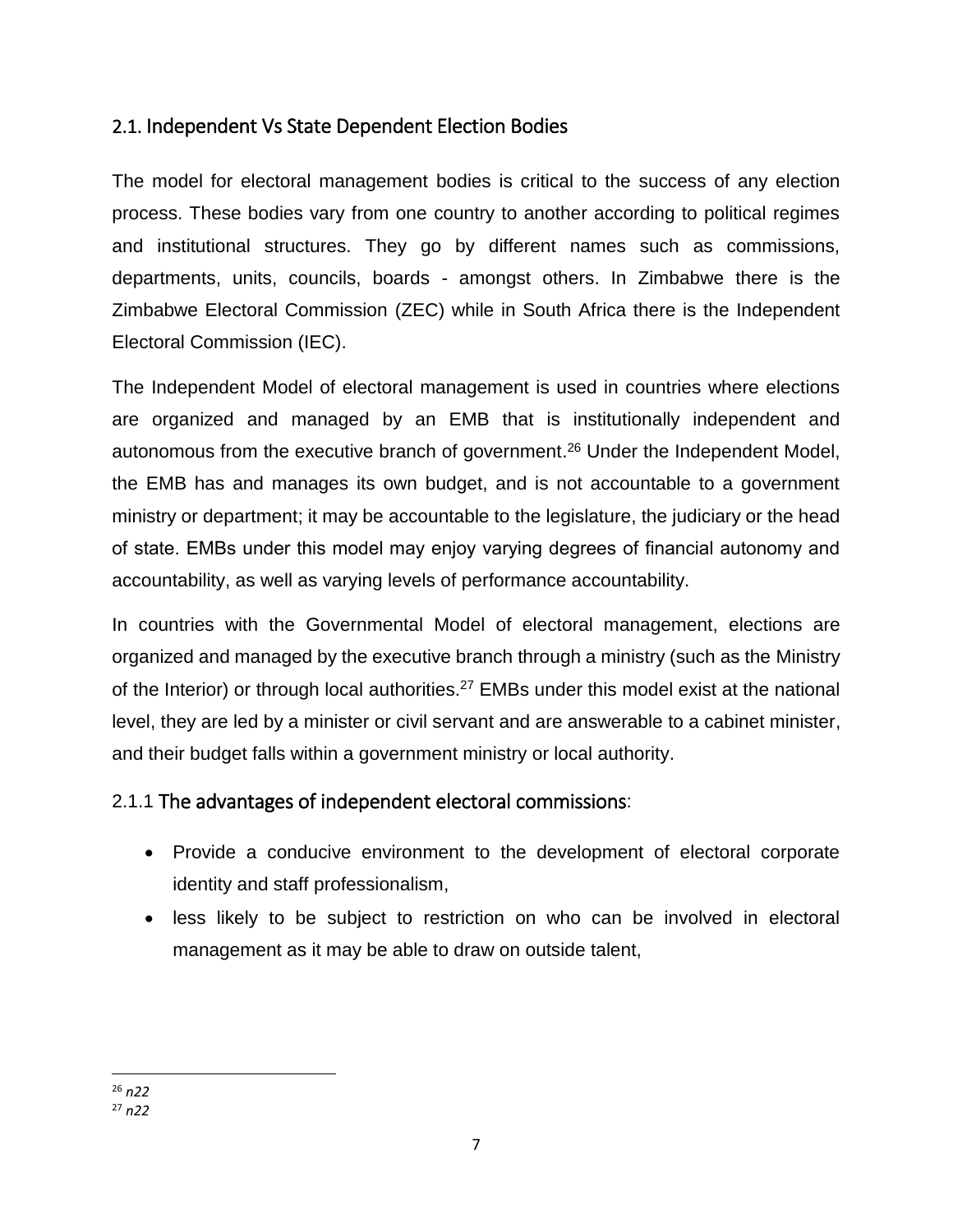• is in control of its own funding and implementation of electoral activities. Hence electoral legitimacy is enhanced as the EMB is perceived to be impartial and not subject to political control.<sup>28</sup>

## 2.1.2 Disadvantages:

- May be isolated from political and electoral framework decision makers,
- may not have sufficient political influence to acquire sufficient or timely funding,
- may not have the skills or experience to deal with bureaucratic and corporate environments.

# 2.1.3 The advantages of governmental electoral management bodies:

- they have self-renewing corporate memory and sustainability,
- have a pool of bureaucratically experienced staff with a power base and influence within government.<sup>29</sup>

## 2.1.4 Disadvantages:

- Credibility maybe compromised due to perception of being aligned with ruling government or subject to political influence,
- subject to internal decisions of government department on funding allocations and electoral policies,
- consists of multiple arms with differing agendas within the executive branch, which may cause fragmented leadership.

It is important to note different electoral practices and how they influence the integrity an election process; the following section compares South Africa and Zimbabwe.

l <sup>28</sup> *n.5* <sup>29</sup> *n.5*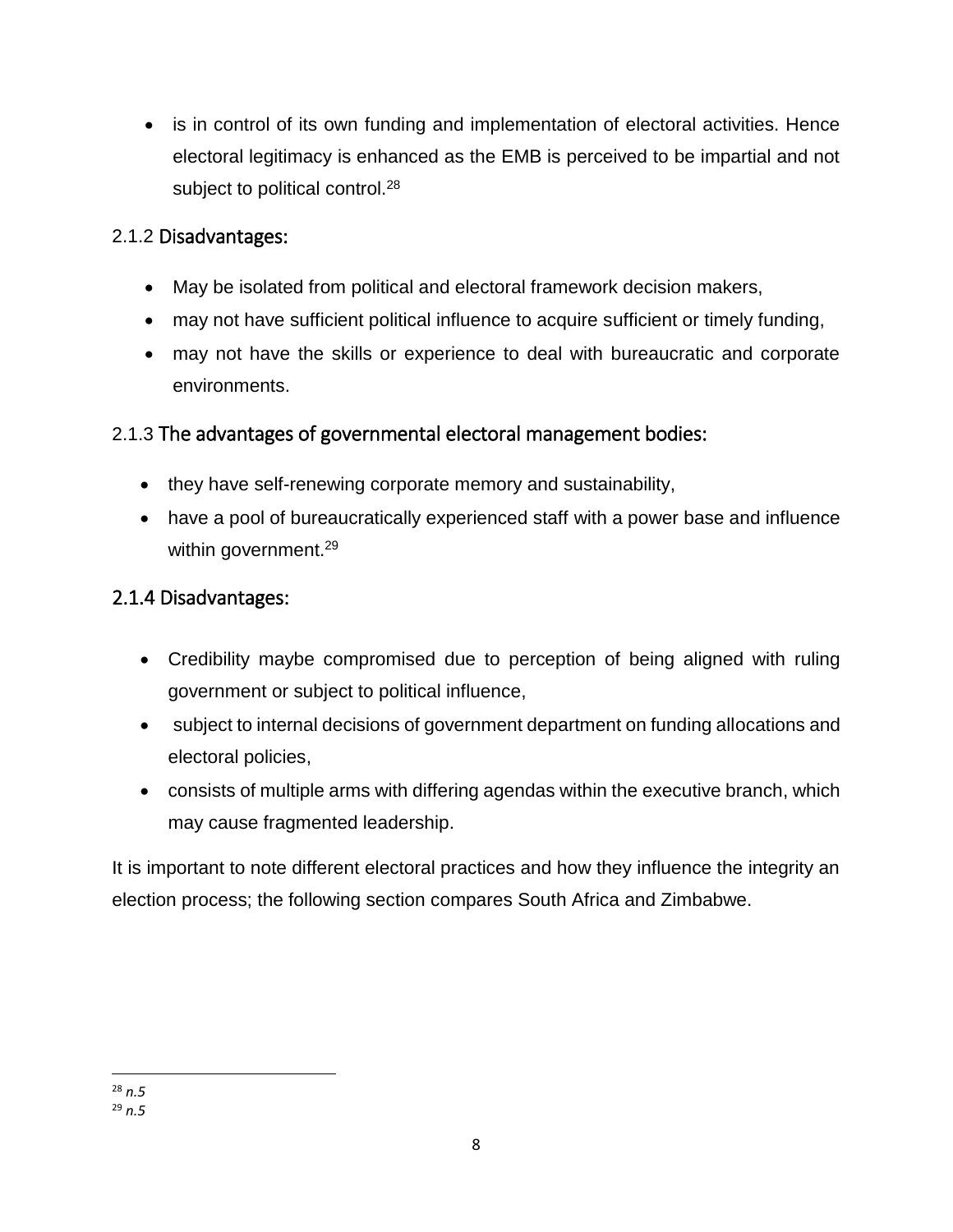### 2.2 South Africa Election Management

The South African IEC is renowned for its impartially as the executive does not influence its leadership; making it more efficient in executing its electoral duties - in this case political interference is limited. Its funding largely derives from external donors not subject to political influence from the ruling government. It is important to note there is usually minimal violence during elections in South Africa and many at times violence occurs in the pre-election period in the country. One of the many ways the IEC has been able to limit violence is by committing political parties to an electoral code of conduct.<sup>30</sup> Overtime the organisation has been able to build public confidence and credibility which has been a contributing factor to the competence of the organisation. This has limited the possibilities of post-election violence as in most cases parties have accepted and respected election result outcomes.

#### 2.3 Zimbabwe Election Management

 $\overline{a}$ 

On the contrary, the model of election management in Zimbabwe reflects the government model; the perception being it is alignment with the current government which has subjected it to political influence.<sup>31</sup> It is important to note that in a government model, the executive directly appoints the organisation. The appointment of all the commissioners by the President, who is himself a member of one of the contesting political parties in an election, effectively erodes the ZEC's impartiality in the management of the electoral process.<sup>32</sup>

One can argue that this affects the objectivity of the organization. For example, in the 2008 election, Makumbe writes that "perhaps the most glaring example of the ZEC's ineptitude was demonstrated when the commission failed to release the results of the presidential election for five weeks after polling day". <sup>33</sup> Reports from the *Zimbabwe* 

<sup>30</sup> Electoral Commission of South Africa (IEC). 2016. *The Electoral Code of Conduct.* Available at: [http://www.elections.org.za/content/Elections/The-Electoral-Code-of-Conduct/.](http://www.elections.org.za/content/Elections/The-Electoral-Code-of-Conduct/) (Accessed on: 6 July 2016). <sup>31</sup> *n.10*

<sup>32</sup> Makumbe, J. 2010. *Theft by Numbers ZEC's Role in the 2008 Elections. Available at: [http://www.kas.de/upload/dokumente/2010/05/Defying\\_7.pdf.](http://www.kas.de/upload/dokumente/2010/05/Defying_7.pdf) (Accessed on: 6 July 2016.* <sup>33</sup> *n.31*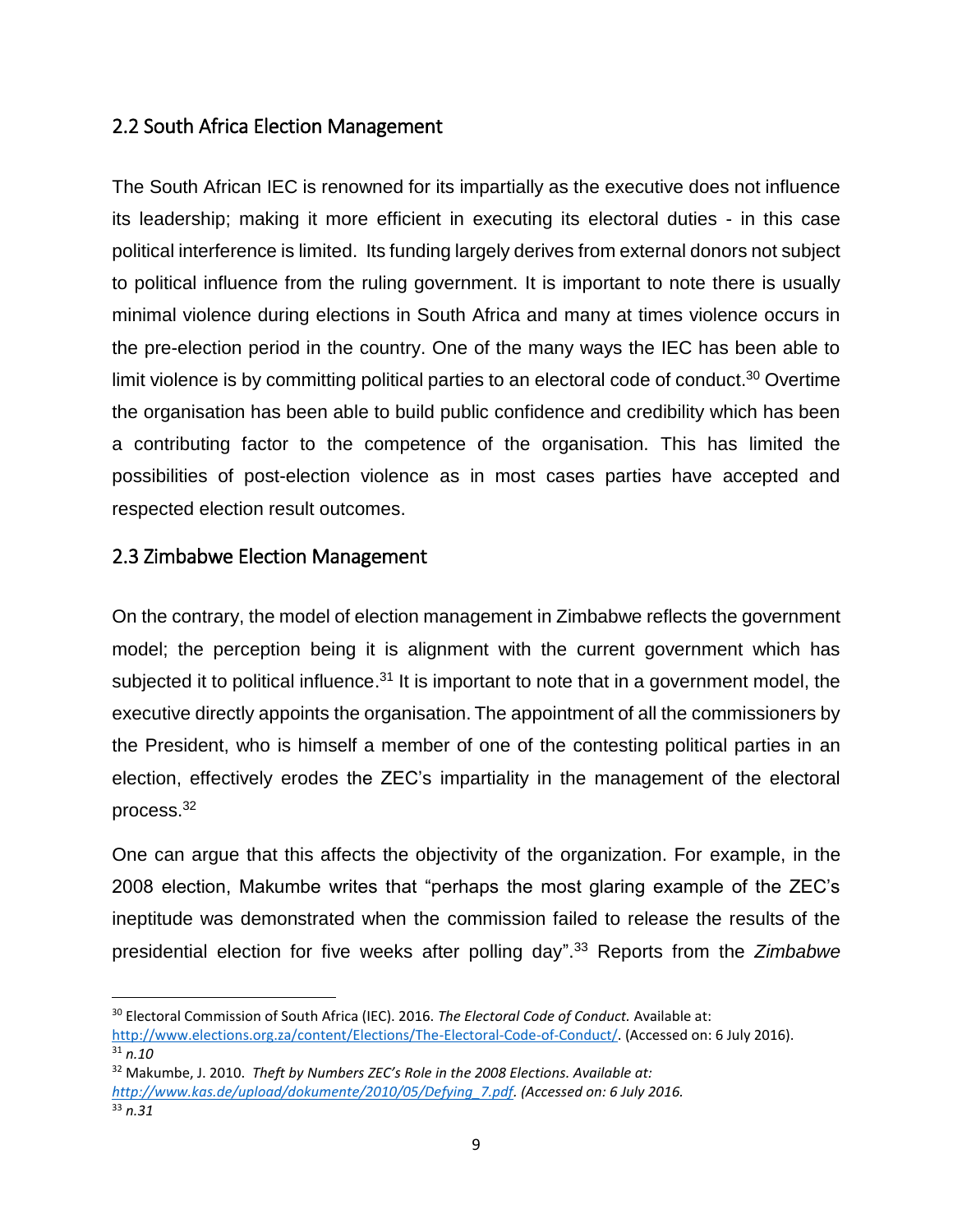*Independent* reported that the results were withheld on the instructions of the president, which in this case defeated the role of the EMB to facilitate a democratic election. Such occurrences highlight the importance of an independent EMB in an election environment.

From the above cases studies, we can begin to acknowledge the value of an independent EMB in any election; the credibility and accountability of an EMB depends on the degree of its independence from political interference. As shown in the discussion, public confidence in any EMB rests on how the civil society perceives the independence of an electoral body.

### 3.Improving Electoral Processes

In order for electoral bodies to contribute to the realisation of democracy, electoral reforms are important. Designing and establishing an electoral administration is essential; we need a structure that is fearlessly independent. Such independence means that the electoral administration does not bend to government, political or other partisan interests; though it is worth emphasizing that the threat can come not just from overt political restriction or pressure, but from financial mechanisms which prevent the administration from accessing money and other resources when needed.

Reforms on the institution itself can restore public confidence thereby enhancing credibility of an EMB. <sup>34</sup> Reforms should focus on the legal, political and administrative aspects which affects the functioning EMBs. For example, on the legal aspect, reforms should focus on the amendment of the constitution, electoral law or related rules and regulations to enhance the integrity, relevance and adequacy of the legal framework within which the EMB delivers its services.<sup>35</sup> On the political aspect, EMBs should be given more autonomy by creating a more effective and transparent framework for its funding and accountability.

From this discourse, one can conclude that electoral bodies in Africa contribute to achieving democracy - to an extent -. When approaching the topic of democratization, one must always view the processes holistically and all-encompassing of multiple